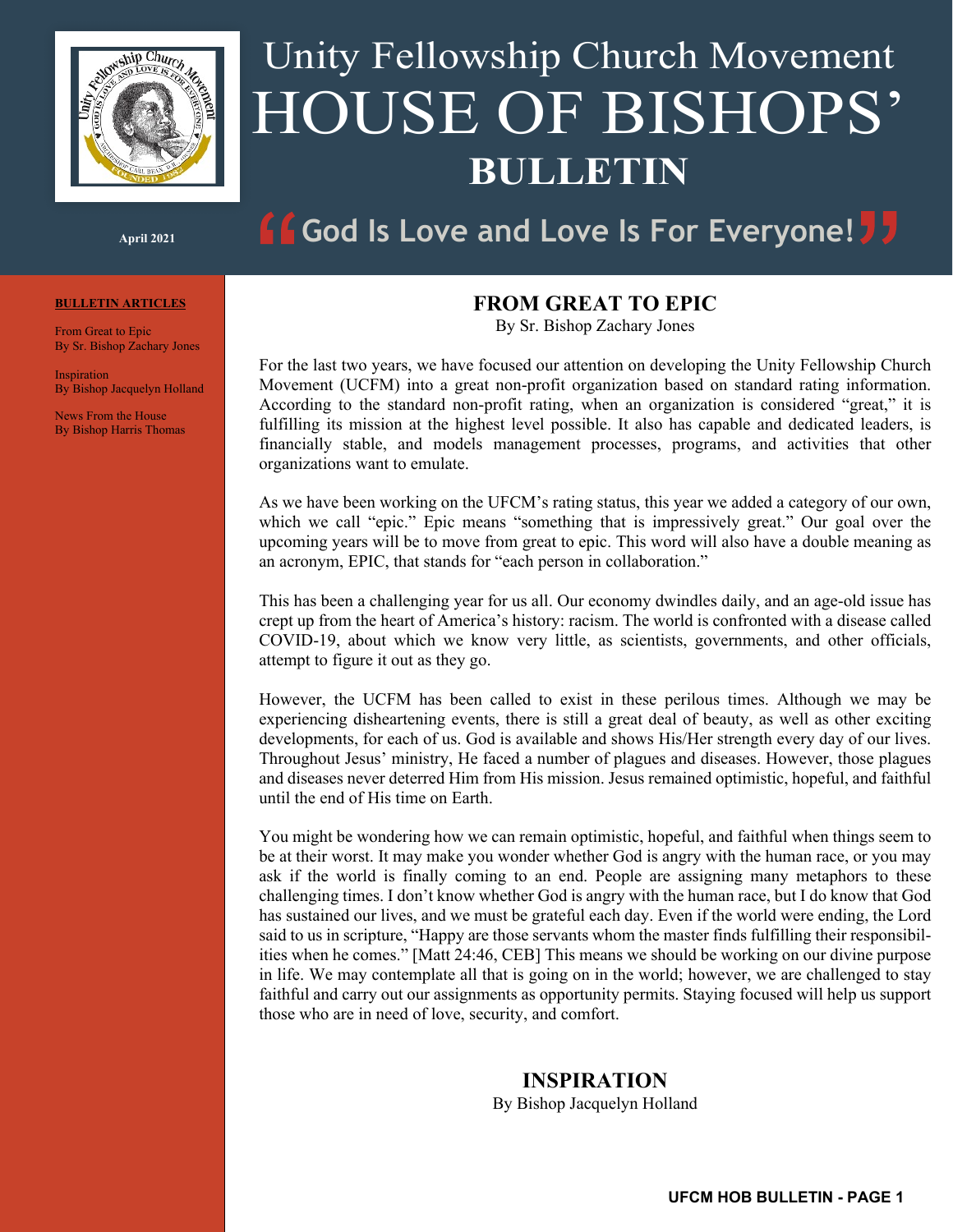Peace and marvelous blessings, UFCM family! I wish you a bountifully blessed and prosperous year. The theme that Spirit gave me for 2021 is "I have already won in 2021." The message is that each challenge or battle we encounter in 2021 should be faced with an attitude of victory. We can step up to the fight with courage and confidence, knowing we have already won.

Last year, was an extremely difficult time for so many reasons. We experienced financial hardships, job losses, the loss of family members and friends, and too many deaths due to a pandemic that continues to reign this year. However, our testimony is that we made it! We survived 2020. Thank God that you are alive and able to bear witness, to share your personal testimony of how God carried you.

Remember the God who sustained us, the God who brought us through last year, and who will also bring us through this year. Regardless of what we face, know that God—the great healer, the great provider, our mother, our father, our everything—is with us in the midst of it all.

# **NEWS FROM THE HOUSE**

By Bishop Harris Thomas

The Unity Fellowship Church Movement would like to honor the work of our Pastors, who continue to provide liberating messages of hope to all of God's children. As workers advocating for the rights and protection of all people, you are a light, a beacon shining on the hillside showing our family the way home.

To the members of our 15 churches (UFC), and fellowships (UF) that help the movement, move from GREAT to EPIC, working together, you provided a home for those seeking a place of love, freedom, and truth. You welcomed and befriended all that walk into the House of the Lord where they now have a place to call home.

Below is a list of our Pastors, churches, and fellowships with their anniversary and opening date. Please share your love, support, and appreciation for their work.

# **UFC Baltimore**

## **Elder Dr. Jamie Washington**

Church anniversary: The second Sunday of November (Opened in 2000) Pastoral anniversary: The fourth Sunday of June 2020

# **UF Buffalo**

# **Elder Gerard Williams**

Fellowship anniversary: The second Sunday of August (Opened in 2008) Pastoral anniversary: The first Sunday of September 2008

# **UF Charleston**

#### **Rev. Robert Arrington**

Fellowship anniversary: The third Sunday of May (Opened in 2010) Pastoral anniversary: The third Sunday of February 2010

# **UFC Columbia**

#### **Elder Dorothy Parrish Harris**

Church anniversary: The first Sunday of November (Opened in 2010) Pastoral anniversary: The third Sunday of March 2010

# **UFC Greater Atlanta**

#### **Rev. Maressa Pendermon**

Church anniversary: The first Sunday of June (Opened in 1997) Pastoral anniversary: The second Sunday of December 2014

# **UF Jamaica**

# **Rev. Nevin Powell**

Fellowship anniversary: The fourth Sunday November (Opened in 2014) Pastor anniversary: The fourth Sunday of May 2014

#### **UF Las Vegas Minister Li Arnee**